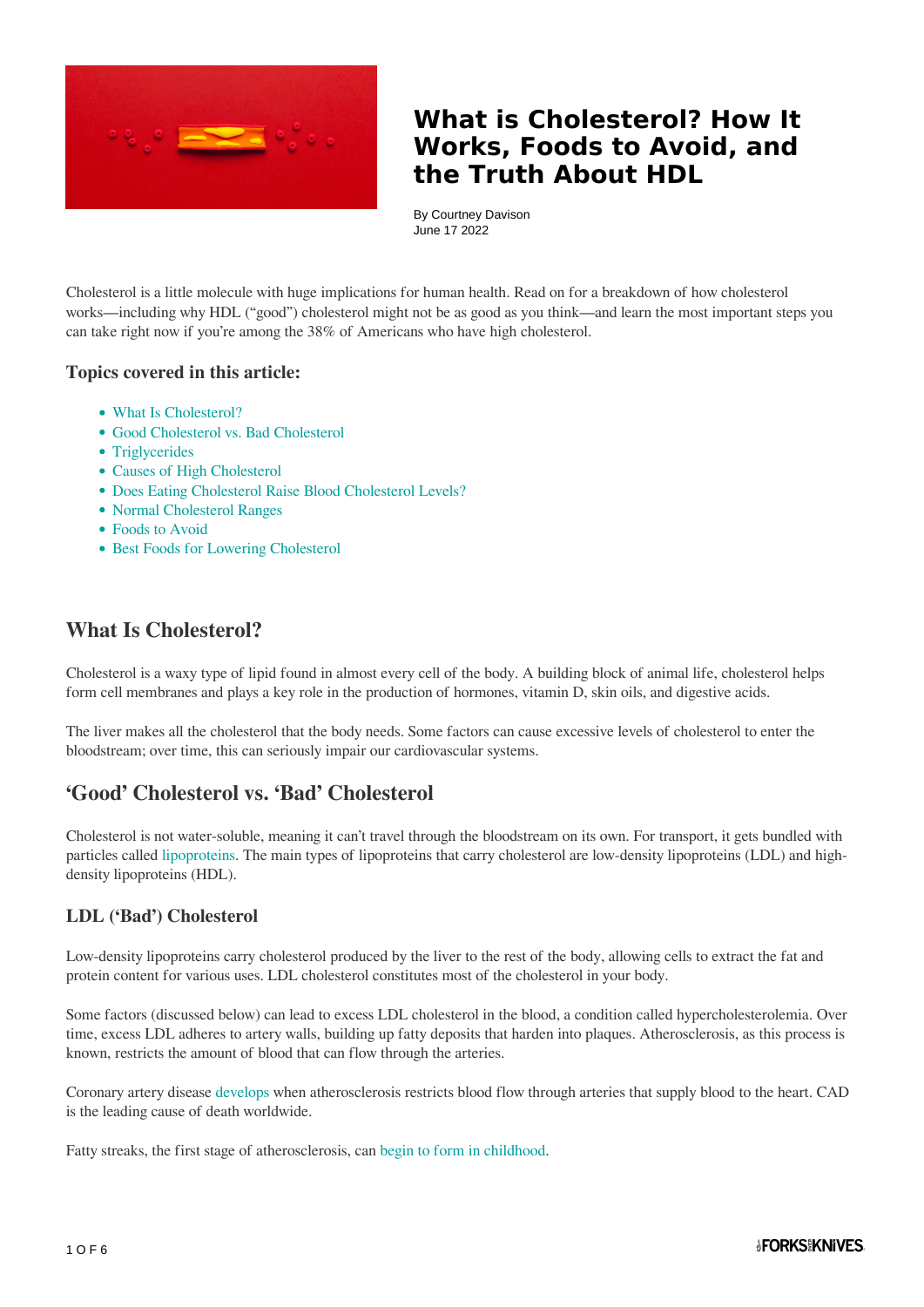By Courtney Davison June 17 2022

#### **HDL Cholesterol: Is More Always Better?**

If LDL are cholesterol delivery trucks, high-density lipoproteins are the garbage trucks. HDL absorbs excess cholesterol and carries it to the liver to be flushed out of the body. When functioning properly, HDL helps keep LDL levels in check, which is why it's commonly referred to as "good" cholesterol.

But a growing body of [research](https://www.ncbi.nlm.nih.gov/pmc/articles/PMC5877920/) suggests that more HDL cholesterol [isn't always better](https://www.bmj.com/content/338/bmj.b92), and that the quality of our HDL particles may matter more than the quantity. "Once your HDL cholesterol gets … to around 60 or 70 milligrams per deciliter, it looks like there's a plateau effect," says [Nicole Harkin, MD, FACC](https://www.wholeheartcardiology.com/). After that point, additional HDL is not associated with cardiovascular benefits and in fact [may increase the risk](https://www.uscjournal.com/articles/everything-moderation-investigating-u-shaped-link-between-hdl-cholesterol-and-adverse) of cardiovascular disease. "Research has started to uncover that it really is much more about the HDL functionality, how well those particles are extracting that [excess] cholesterol that's been deposited," Harkin says.

Certain stressors prevent HDL from carrying out its task of purging excess cholesterol from the body. "HDL can become dysfunctional and pro-inflammatory in situations of oxidative (cellular) stress," says [Michelle McMacken, MD, FACP,](https://www.forksoverknives.com/contributors/michelle-mcmacken/) [DipABLM,](https://www.forksoverknives.com/contributors/michelle-mcmacken/) executive director of Nutrition and Lifestyle Medicine at NYC Health + Hospitals. McMacken notes that saturated fats raise HDL levels but have also been shown to [render HDL more inflammatory](https://www.sciencedirect.com/science/article/pii/S0735109706013386) and likely to promote plaque buildup.

The takeaway: "Just because your HDL cholesterol is high, that does not protect you from cardiovascular disease," says Harkin. "It's not as meaningful of a number as we once thought."

## **What About Triglycerides?**

Like cholesterol, triglycerides are a type of fatty acid that come from our liver and from the foods we eat. They, too, get bundled with lipoproteins and carried through the body so cells can extract the fat and protein for use. When we consume more calories than we need, we take in excess triglycerides, which our body stores as fat. Because elevated triglycerides can contribute to atherosclerosis, triglyceride levels are typically measured alongside LDL and HDL cholesterol. Lifestyle measures aimed at reducing LDL cholesterol can also bring down triglycerides.

## **What Causes High Cholesterol?**

For most people, high cholesterol is primarily lifestyle-related, the [American Heart Association](https://www.heart.org/en/health-topics/cholesterol/causes-of-high-cholesterol) notes. Lifestyle factors that drive up LDL cholesterol (or decrease HDL cholesterol) include:

- Unhealthy diet
- Being overweight or obese
- Sedentary lifestyle
- Cigarette smoking

Genes play a role in the amount of cholesterol that your liver produces. [Familial hypercholesterolemia](https://www.heart.org/en/health-topics/cholesterol/causes-of-high-cholesterol/familial-hypercholesterolemia-fh), an inherited genetic condition, impacts an estimated .05% of the population. Genetics can also influence cholesterol levels in indirect ways, such as by predisposing someone to be overweight.

Having Type 2 diabetes [is a risk factor](https://www.ncbi.nlm.nih.gov/pmc/articles/PMC4900977/) for high cholesterol, though more research is needed to understand the connection.

## **Diet**

Among the lifestyle factors that can influence LDL cholesterol levels, diet plays a major role.

"Studies have shown that one of the strongest contributors to our blood levels of cholesterol, from a dietary standpoint, is our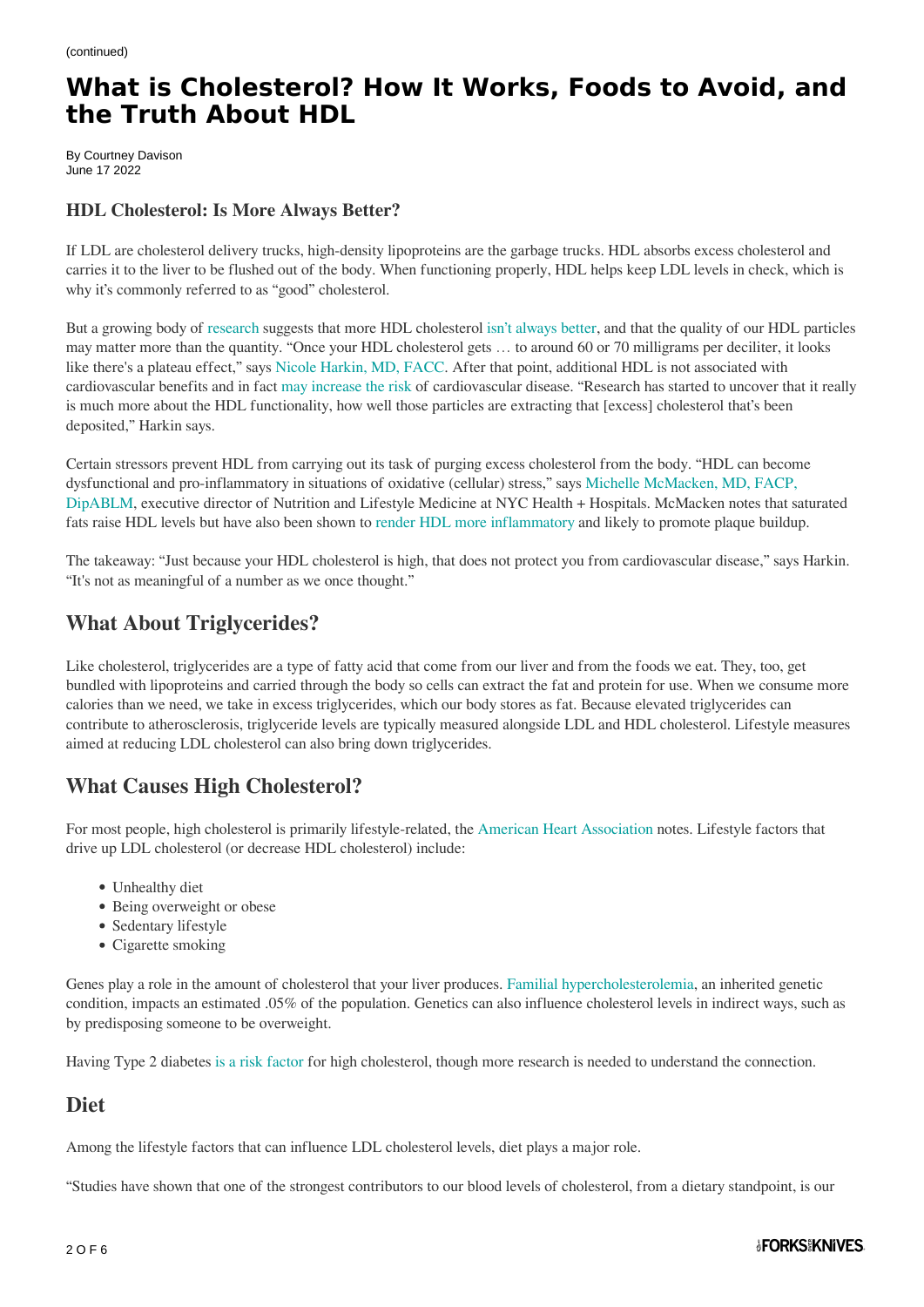By Courtney Davison June 17 2022

intake of saturated fat, which is found predominantly in animal products, particularly red meat (processed and unprocessed) and dairy." Harkin adds that palm oil and coconut oil, which are found in many highly processed foods, are also high in saturated fat.

Trans fats also drive up cholesterol levels. Historically, these fats could be found in the form of partially hydrogenated oils in margarine, shortening, butter, cakes, cookies, and salty snack foods. In 2018, the [Food and Drug Administration](https://www.fda.gov/food/food-additives-petitions/trans-fat) banned manufacturers from using trans fats, but these fats may still occur in deep-fried foods due to the extreme temperature at which oils are heated.

### **Does Eating Cholesterol Raise Cholesterol Levels?**

There's been [some debate](https://www.ahajournals.org/doi/10.1161/CIR.0000000000000743) about the degree to which dietary cholesterol raises blood cholesterol levels. Because foods high in cholesterol are also typically high in saturated fat, it's difficult to tease apart the effects of each.

However, a [large 2019 study](https://www.forksoverknives.com/wellness/are-eggs-bad-for-you-new-study-2019-jama/) looked for associations between the consumption of cholesterol and rates of cardiovascular disease in 29,615 participants over a median of 17.5 years. They found that, independent of fat and overall diet quality, higher cholesterol intake was in fact associated with a higher risk of CVD. They identified a dose-response relationship: For every additional 300 milligrams of cholesterol consumed daily, there was a 17% increase in the risk of CVD and 18% increase in the risk of death from all causes. (For reference, a single egg contains around 180 milligrams of cholesterol.)

The easiest way to keep cholesterol out of your diet is to steer clear of animal products. All animals produce cholesterol in their livers, so when we eat other animals or animal-based products, we consume their cholesterol. (This is why, when [checking](https://www.forksoverknives.com/wellness/reading-food-packages-and-nutrition-labels-four-tips-for-savvy-shopping/) [nutrition labels,](https://www.forksoverknives.com/wellness/reading-food-packages-and-nutrition-labels-four-tips-for-savvy-shopping/) the presence of any cholesterol is a telltale sign that an item isn't vegan—though the absence of it doesn't guarantee that a product *is* vegan.)

## **What Are Normal Cholesterol Levels?**

Ranges for "normal" cholesterol levels vary based on age, sex, and medical history, but according to the Mayo Clinic, adults age 20 and older should aim for the following numbers.

#### **Interpreting Total Cholesterol Numbers**

| <b>Total Cholesterol (mg/dL)</b> | <b>Results</b>   |
|----------------------------------|------------------|
| Below 200                        | <b>Desirable</b> |
| 200-239                          | Borderline high  |
| 240 and above                    | High             |

Source: Mayo Clinic

### **Interpreting LDL Cholesterol Numbers**

| LDL Cholesterol (mg/dL) | <b>Results</b>                                             |
|-------------------------|------------------------------------------------------------|
| Below 70                | Optimal for people who have coronary artery disease (CAI   |
| Below 100               | Optimal for people who have diabetes or other risk factors |
| $100 - 129$             | Near optimal if there is no CAD; high if there is CAD.     |
| $130 - 159$             | Borderline high if there is no CAD; high if there is CAD   |
| $160 - 189$             | High if there is no CAD; very high if there is CAD         |
| 190 and above           | Very high, likely representing a genetic condition         |

Source: Mayo Clinic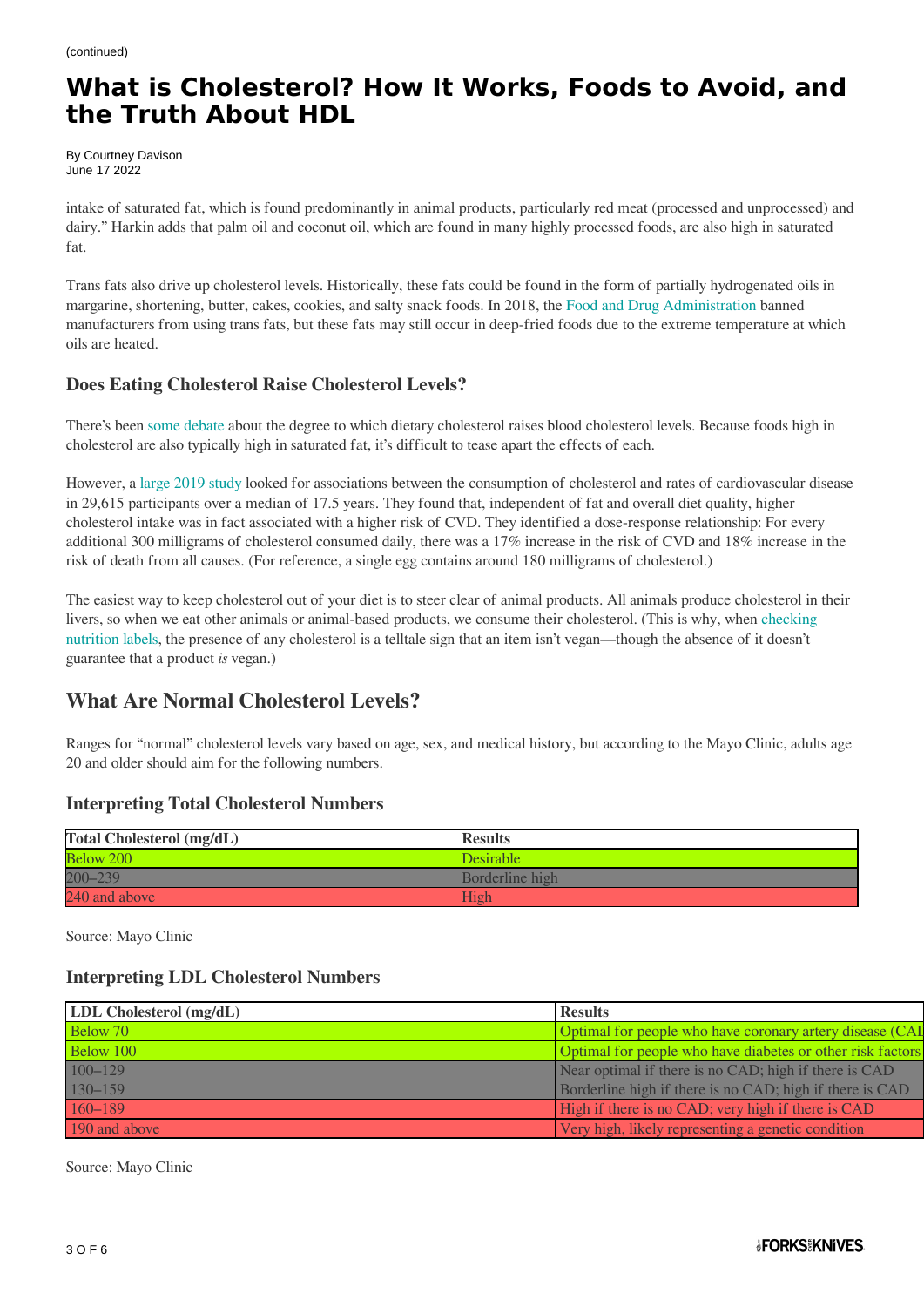By Courtney Davison June 17 2022

#### **Interpreting HDL Cholesterol Numbers**

| <b>HDL</b> Cholesterol | <b>Poor</b> | <b>Better</b> | <b>Optimal</b>       |
|------------------------|-------------|---------------|----------------------|
| (mg/dL)                |             |               |                      |
| <b>Men</b>             | Below 40    | $40 - 59$     | $\sim$ 60 and above* |
| Women                  | Below 50    | $50 - 59$     | $\sim 60$ and above* |

Source: Mayo Clinic

*\*Note: There is some debate about whether HDL cholesterol in excess of 60 mg/dL is truly beneficial. LDL cholesterol levels may be a more reliable indicator of cardiovascular health. Learn more here.*

For more detailed information about normal cholesterol levels, see the American Heart Association and American College of Cardiology [guidelines for clinicians.](https://www.ahajournals.org/doi/pdf/10.1161/CIR.0000000000000625)

#### **Testing**

If diagnosed early, high cholesterol can be resolved before doing any damage to the cardiovascular system.

Cholesterol screening should start early in life. Children should be screened at least once between ages 9 and 11, according to the [Centers for Disease Control](https://www.cdc.gov/cholesterol/cholesterol_screening.htm).

For adults at low risk of cardiovascular disease, the CDC recommends cholesterol testing every five years, starting at age 20. Those who have a family history of heart disease or other risk factors (such as a previous cardiac event, high blood pressure, diabetes, and prediabetes) should be tested more frequently.

## **Symptoms of High Cholesterol**

High cholesterol doesn't typically present any noticeable symptoms until it's developed into atherosclerosis, and even then, it often goes unnoticed.

Some people with advanced atherosclerosis may experience chest pain, shortness of breath, and feelings of fatigue, especially during exercise, when the heart demands more oxygen but is unable to get it because the artery is so diseased it can't dilate to provide adequate blood flow. [Erectile dysfunction](https://www.forksoverknives.com/wellness/what-causes-erectile-dysfunction-how-reversed/) can also be a sign of cardiovascular disease. In rare cases, elevated blood cholesterol can cause fatty, yellowish bumps on or around the eyelids, a condition known as [xanthelasma palpebrarum.](https://www.ncbi.nlm.nih.gov/pmc/articles/PMC5739544/)

But for many, a heart attack or stroke is the first noticeable symptom of high cholesterol and cardiovascular disease, which is why regular screening is so important.

# **Complications of High Cholesterol**

The [primary complication](https://www.ncbi.nlm.nih.gov/pmc/articles/PMC3658954) arising from high cholesterol is cardiovascular disease, including coronary artery disease, stroke, and myocardial infarction (heart attack). Strokes and heart attacks follow a similar chain of events: An arterial plaque ruptures. A blood clot forms on the ruptured plaque. The blood clot completely blocks blood from flowing through the artery, preventing blood from getting to the brain (in the case of stroke) or the heart (in the case of heart attack).

High cholesterol and resulting atherosclerosis may contribute to high blood pressure, as the heart has to work harder to pump blood through constricted, plaque-laden blood vessels.

In addition to cardiovascular complications, a [number](https://diabetesjournals.org/diabetes/article/56/9/2328/12651/Direct-Effect-of-Cholesterol-on-Insulin-SecretionA) of [studies](https://onlinelibrary.wiley.com/doi/10.1111/j.2040-1124.2012.00200.x) suggest that high cholesterol may impair [insulin sensitivity,](https://www.forksoverknives.com/wellness/insulin-resistance-strong-predictor-disease-heres-need-know/)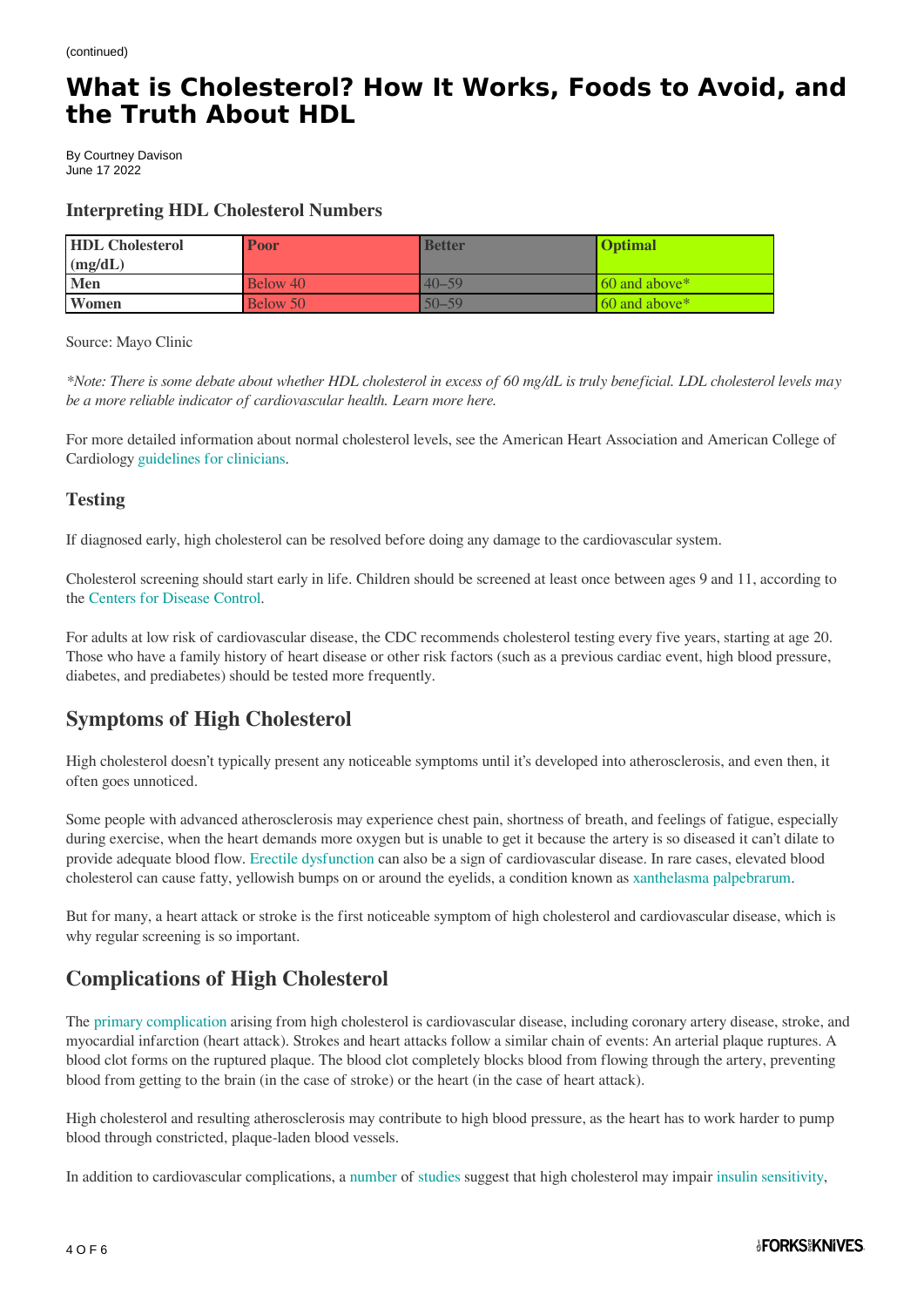By Courtney Davison June 17 2022

leading to insulin resistance. Insulin resistance significantly increases the risk of several chronic diseases including Type 2 diabetes, fatty liver disease, chronic kidney disease, and Alzheimer's disease.

# **How to Lower Cholesterol**

For patients with extremely high cholesterol and/or established cardiovascular disease, lipid-lowering medications, such as [statins,](https://www.forksoverknives.com/wellness/who-should-take-cholesterol-lowering-statins-everyone-or-no-one/) may be necessary. For many people, lifestyle modifications alone may be enough to bring cholesterol down into the healthy range.

"For the vast majority of patients who have elevated cholesterol and who do not yet have heart disease, the first-line therapy is lifestyle modifications," says Harkin. "That involves changes in diet, exercise, and all the other lifestyle factors, but diet [is] one of the biggest levers that we can pull."

### **Foods to Avoid**

To lower your cholesterol, steer clear of the following foods, which are high in trans fats, saturated fats, and/or cholesterol.

- Red meat (processed and unprocessed)
- Dairy products (milk, cheese, butter)
- Palm oil
- Coconut oil
- Lard
- Highly processed foods

Excessive alcohol use and consumption of refined sugars has been strongly tied to elevated triglycerides.

#### **Best Foods to Eat to Lower Your Cholesterol**

The [AHA recommends](https://www.ahajournals.org/doi/10.1161/CIR.0000000000001031) eating a diet rich in whole plant foods to improve cardiovascular health. These include:

- Whole grains
- Legumes
- Fruits
- Starchy vegetables
- Non-starchy vegetables
- Nuts
- Seeds

Plant foods can lower cholesterol in two key ways: by crowding out unhealthy foods, and by providing the body with ample soluble fiber, which binds to excess cholesterol so that it's excreted as waste. Most plant foods contain soluble fiber, but especially good sources include beans, lentils, chia seeds, oats, barley, and berries.

Harkin recommends a whole-food, plant-based diet for its ability to promote heart health and metabolic health overall. "A [WFPB diet] is by definition very low in saturated fat, and it's very high in that soluble fiber," says Harkin. "It's also obviously great for regulating blood sugar levels, blood pressure—all these things that help us lower our overall risk of cardiovascular disease."

## **Success Stories**